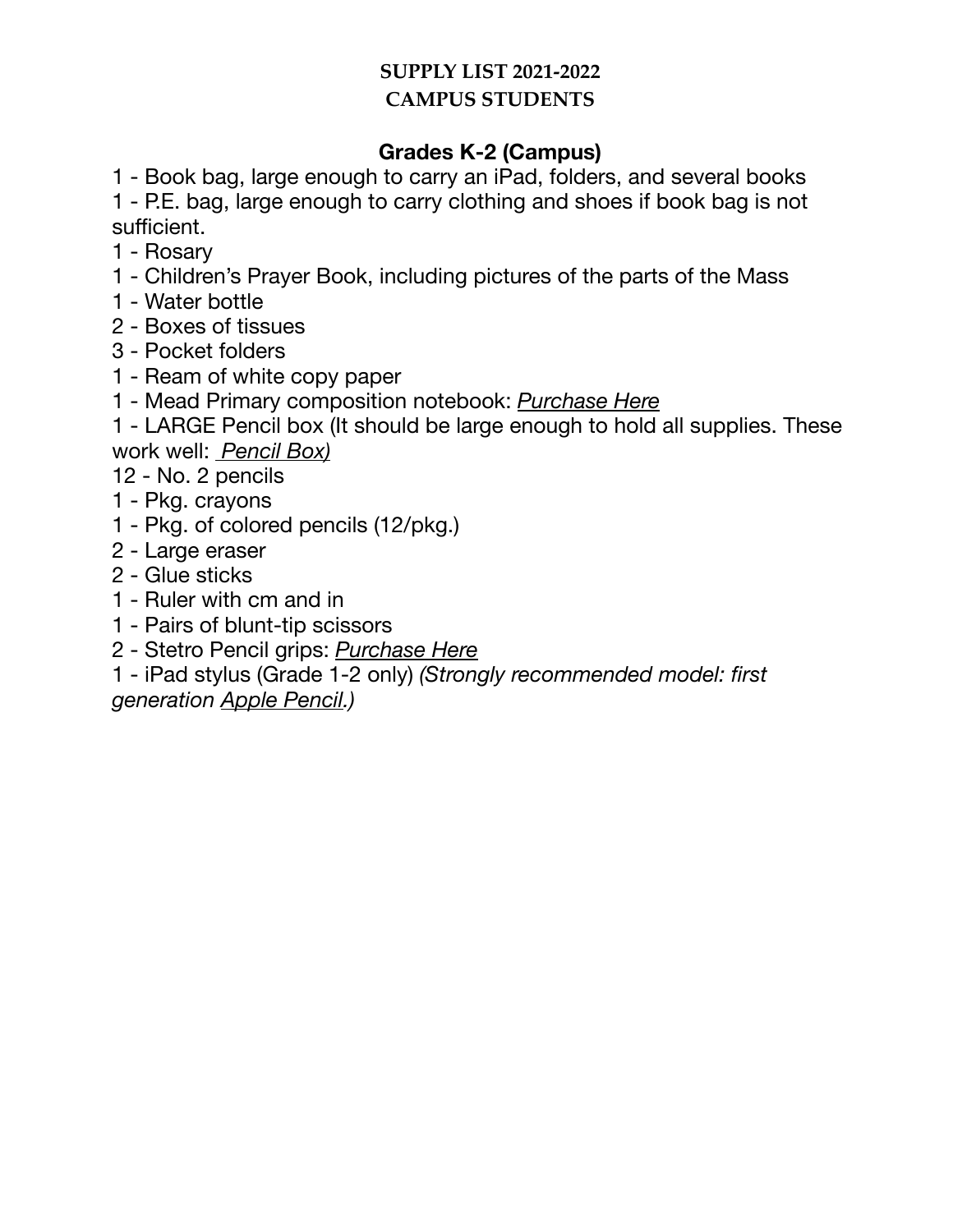#### **SUPPLY LIST 2021-2022 CAMPUS STUDENTS**

## **Grades 3-4 (Campus)**

- 1 Book bag, large enough to carry an iPad, folders, and a few books
- 1 P.E. bag, large enough to carry clothing and shoes
- 1 Rosary
- 1 Prayer Book (St. Joseph, St. Andrew, or Fr. Lasance)
- 1 Water bottle
- 2 Boxes of tissues
- 2 Pocket Folders
- 2 Pkg. wide-ruled lined paper
- 1 Ream of white copy paper
- 3 1-subject spiral notebook, wide-ruled
- 1 Pencil box (It should be large enough to hold all supplies. (These work well: *[Pencil box](https://www.staples.com/Advantus-Super-Stacker-Document-Box-Clear-14-1-4-L-x-10-1-4-W-x-3-1-4-D/product_394449?cid=PS:GooglePLAs:394449&ci_src=17588969&ci_sku=394449&KPID=394449&gclid=CjwKCAjwm4rqBRBUEiwAwaWjjIF1C063lI0DxQfY7WRK-LBiGORtolWDN2hsCcPJCkj_WCuI7Q0ITRoCjGQQAvD_BwE))*
- 2 No. 2 pencils
- 1 Pkg. mechanical pencils
- 1 Pkg. pencil lead
- 1 Pkg. of colored pencils 12/pkg
- 1 Large eraser
- 1 Ruler with cm. and in.
- 6 Pilot Precise V5 or Uniball Roller- Black pens
- 2 Red pens
- 1 Highlighter
- 1 Pair of blunt-tip scissors
- 2 Stetro Pencil grips: *[Purchase Here](https://www.amazon.com/Stetro-Pencil-Grips-Assorted-Colors/dp/B000KIEJKE/ref=sr_1_16?ie=UTF8&qid=1532720132&sr=8-16&keywords=Pencil+grip)*
- 1 iPad stylus *(Strongly recommended model: first generation [Apple Pencil](https://www.apple.com/shop/product/MK0C2AM/A/apple-pencil-1st-generation).)*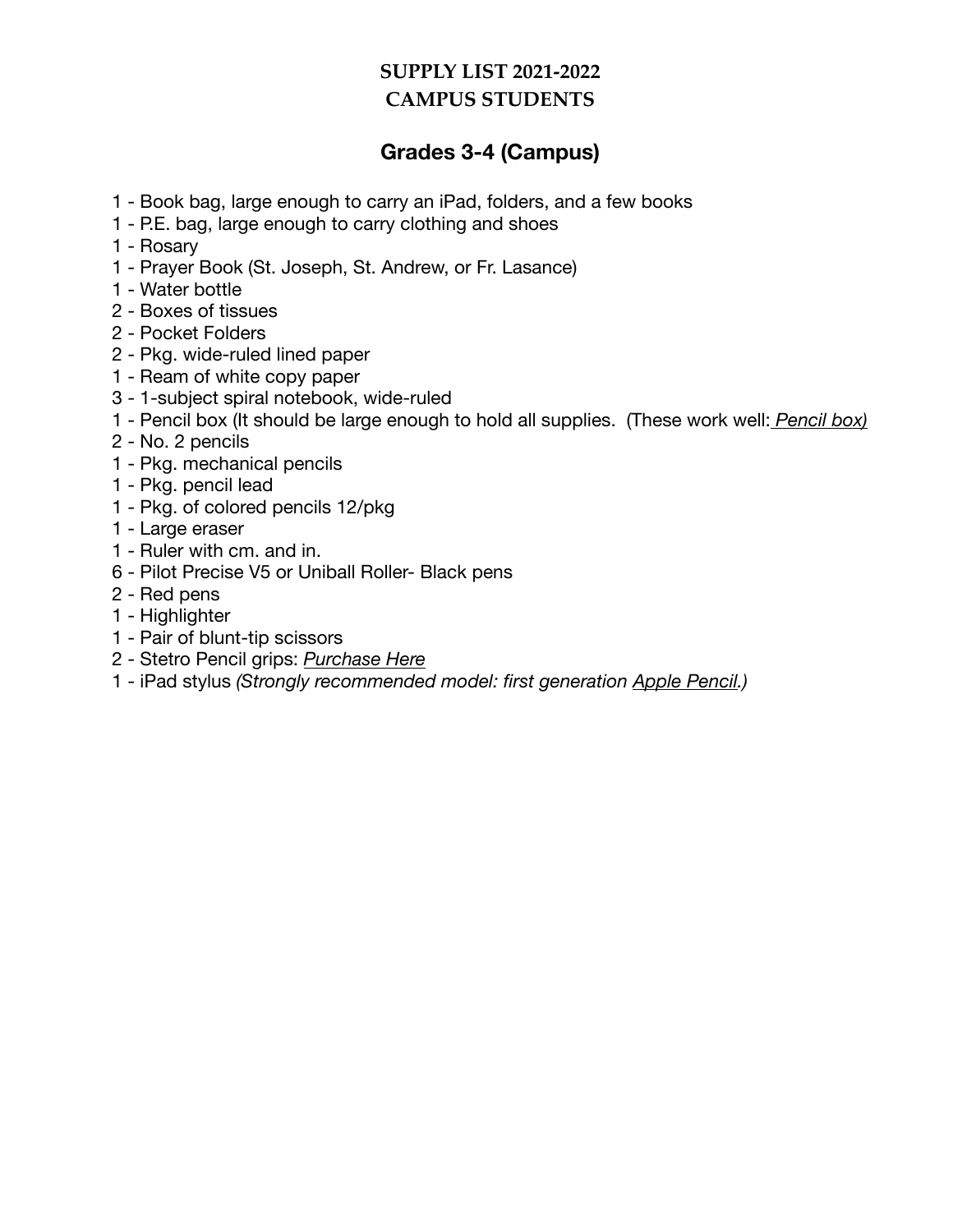#### **SUPPLY LIST 2021-2022 CAMPUS STUDENTS Grades 5-8 (Campus)**

- 1 Book bag, large enough to carry an iPad and a few books
- 1 P.E. bag (large enough to carry clothing and shoes)
- 1 Rosary
- 1 Prayer Book (St. Joseph, St. Andrew, Fr. Lasance, or Liturgical Year)
- 1 Water bottle
- 2 Boxes of tissues
- 2-3 Folders
- 3 Pkg. wide-ruled lined paper
- 1 Pkg. blank copy paper (white)
- 1 Pkg. graph paper
- 1 Pencil box/bag
- 1 Eraser
- 1 Ruler with cm. and in.
- 6 Black pens- [Pilot Precise V5](https://www.amazon.com/Pilot-26002-Precision-Technology-Skip-Free/dp/B001GP88F2/ref=asc_df_B001GP88F2/?tag=hyprod-20&linkCode=df0&hvadid=167152767982&hvpos=&hvnetw=g&hvrand=7007014989693189435&hvpone=&hvptwo=&hvqmt=&hvdev=c&hvdvcmdl=&hvlocint=&hvlocphy=9012359&hvtargid=pla-312943100315&psc=1) or [Uniball Roller](https://www.amazon.com/uni-ball-Vision-Rollerball-Point-0-7mm/dp/B00006IE8J/ref=sr_1_4?dchild=1&keywords=uniball+black+pen&qid=1626826558&s=office-products&sr=1-4)
- 2 Red pens
- 1 Pkg. mechanical pencils
- 1 Pkg. pencil lead
- 1 Pkg. colored pencils 12/pkg.
- 2-3 Highlighters- different colors
- 1 Protractor
- 1 Laminated Timeline ([Purchase Here](https://www.rainbowresource.com/product/001581/Timeline---Laminated.html?))
- 1 set of keyboard stickers (*[Purchase Here](https://www.amazon.com/Blank-keyboard-stickers-transparent-background/dp/B002VHYAFG/ref=sr_1_2?dchild=1&keywords=blank+keyboard+stickers&qid=1627320294&s=office-products&sr=1-2)*) *Note Please purchase the stickers recommended here, using the wrong type causes damage to the keyboard.*
- 1 iPad stylus *(Strongly recommended model: first generation [Apple Pencil.](https://www.apple.com/shop/product/MK0C2AM/A/apple-pencil-1st-generation))*
- 1 Thesaurus *(Suggested Version* [Roget's Thesaurus](https://www.amazon.com/Rogets-International-Thesaurus-indexed-Indexed/dp/0062843729/ref=sr_1_3?dchild=1&keywords=rogets+international+thesaurus&qid=1626741268&s=books&sr=1-3) *)*
- 3 3-ring 1-1.5 inch binders

NOTE - Students in Gr 5-8 are **not permitted** to use a calculator since a calculator makes it impossible to assess whether the student can perform calculations or not. Students who make use of calculators in their homework usually do poorly in their math course and may even fail since they will not be permitted calculators on their tests/exams.